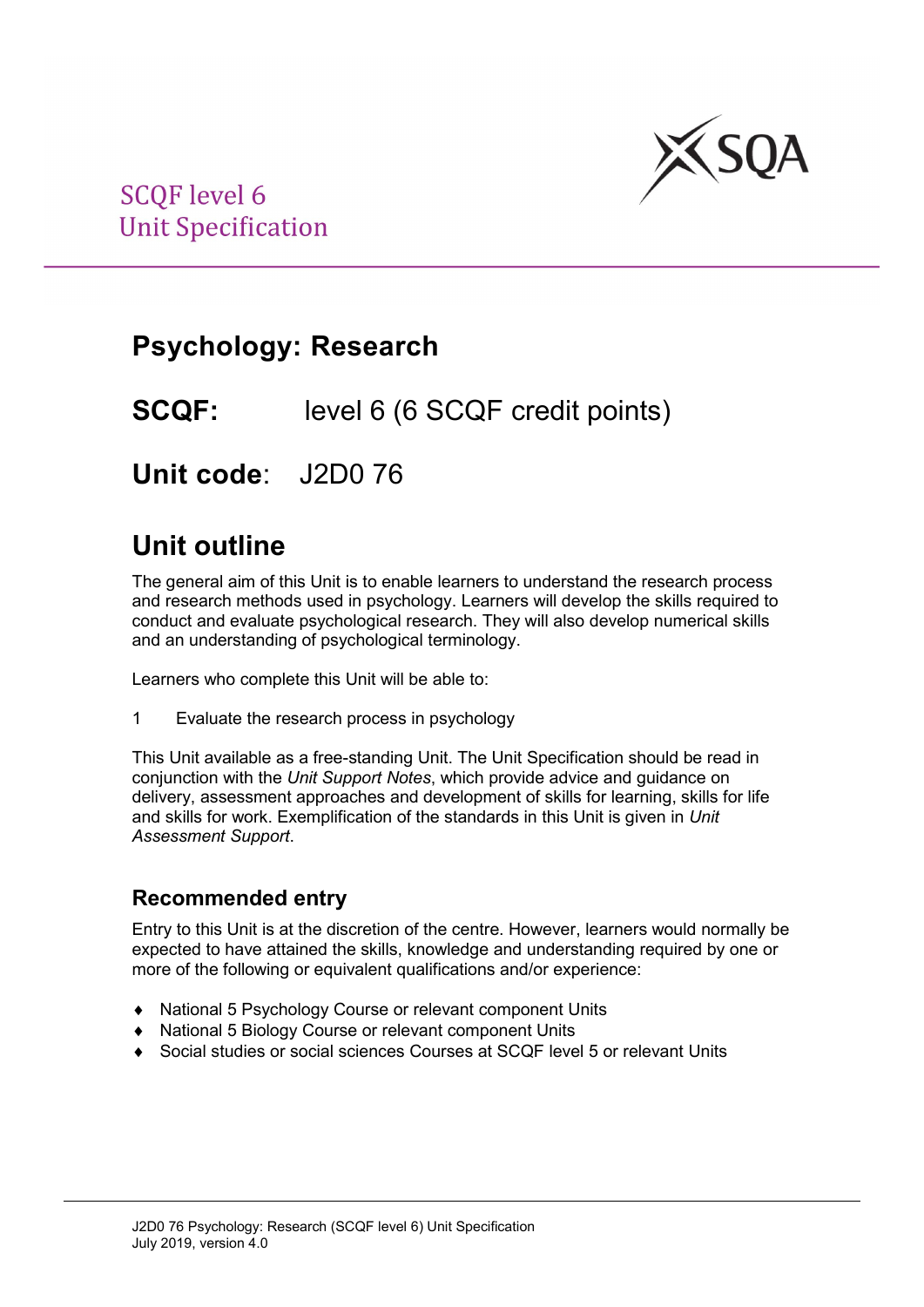# **Equality and inclusion**

This Unit Specification has been designed to ensure that there are no unnecessary barriers to learning or assessment. The individual needs of learners should be taken into account when planning learning experiences, selecting assessment methods or considering alternative evidence. For further information please refer to the *Unit Support Notes.*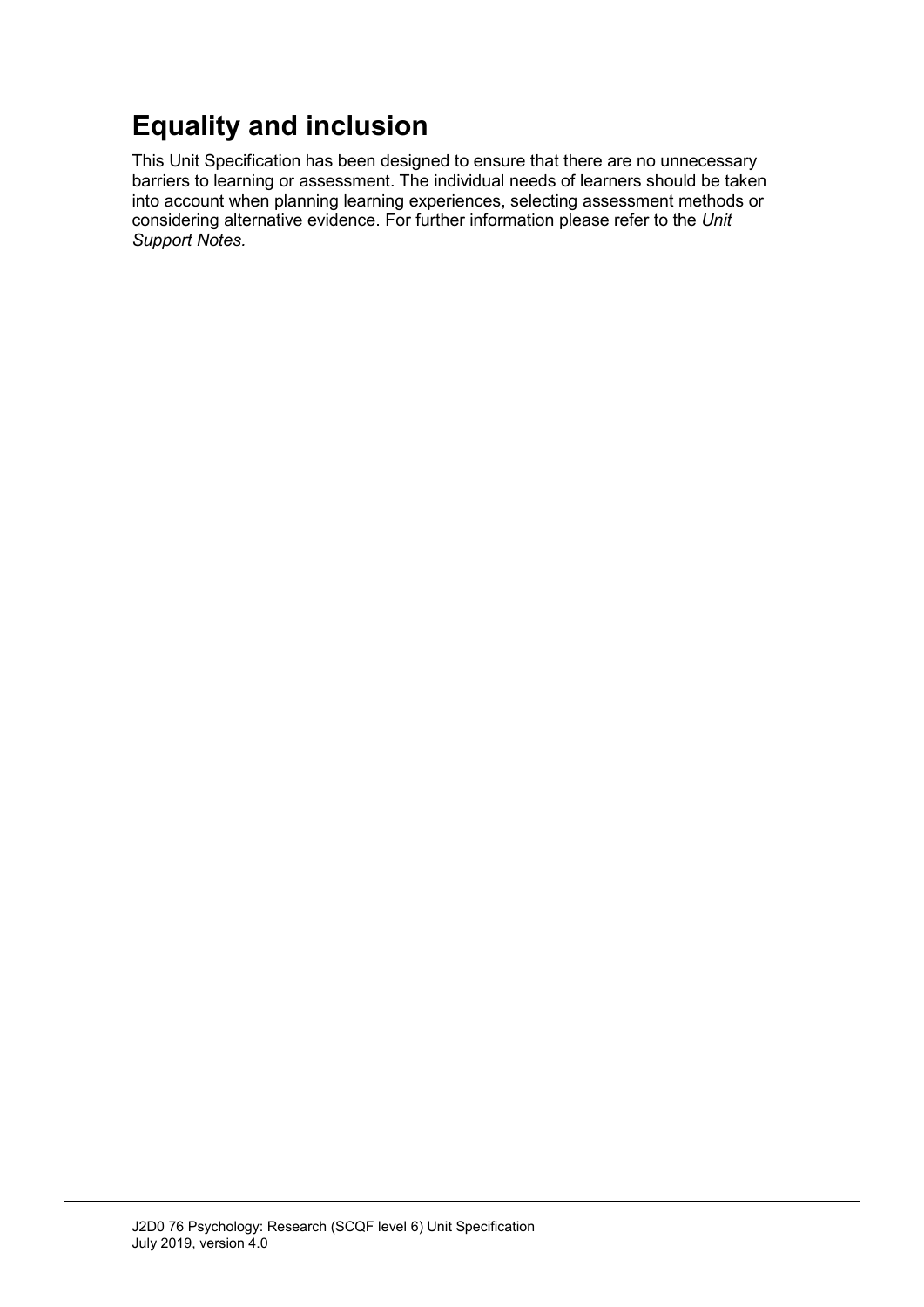# **Standards**

### **Outcomes and assessment standards**

### **Outcome 1**

The learner will:

#### 1 **Evaluate the research process in psychology by:**

- 1.1 Explaining the stages of the research process<br>1.2 Evaluating experimental and non-experimenta
- Evaluating experimental and non-experimental research methods
- 1.3 Explaining ethical guidelines and their use in psychological research<br>1.4 Evaluating methods of sampling
- Evaluating methods of sampling
- 1.5 Calculating data using descriptive statistics
- 1.6 Applying and justifying choice of method to research scenarios

### **Evidence Requirements for the Unit**

Assessors should use their professional judgement, subject knowledge and experience, and understanding of their learners, to determine the most appropriate ways to generate evidence and the conditions and contexts in which they are used.

Exemplification of assessment is provided in *Unit Assessment Support.* Advice and guidance on possible approaches to assessment is provided in the *Unit Support Notes.*

### **Assessment standard thresholds**

If a candidate successfully meets the requirements of the specified number of Assessment Standards they will be judged to have passed the Unit overall and no further re-assessment will be required.

The specific requirements for this Unit is as follows:

- ♦ either an experimental or a non-experimental method is required for assessment standard 1.2 and only one sampling method is required for assessment standard 1.4
- ♦ candidates entered for the Higher course can use their assignment evidence to meet the assessment standards for this unit, reducing the duplication of assessment in this area

It should be noted that there will still be the requirement for candidates to be given the opportunity to meet all Assessment Standards. The above threshold has been put in place to reduce the volume of re-assessment where that is required.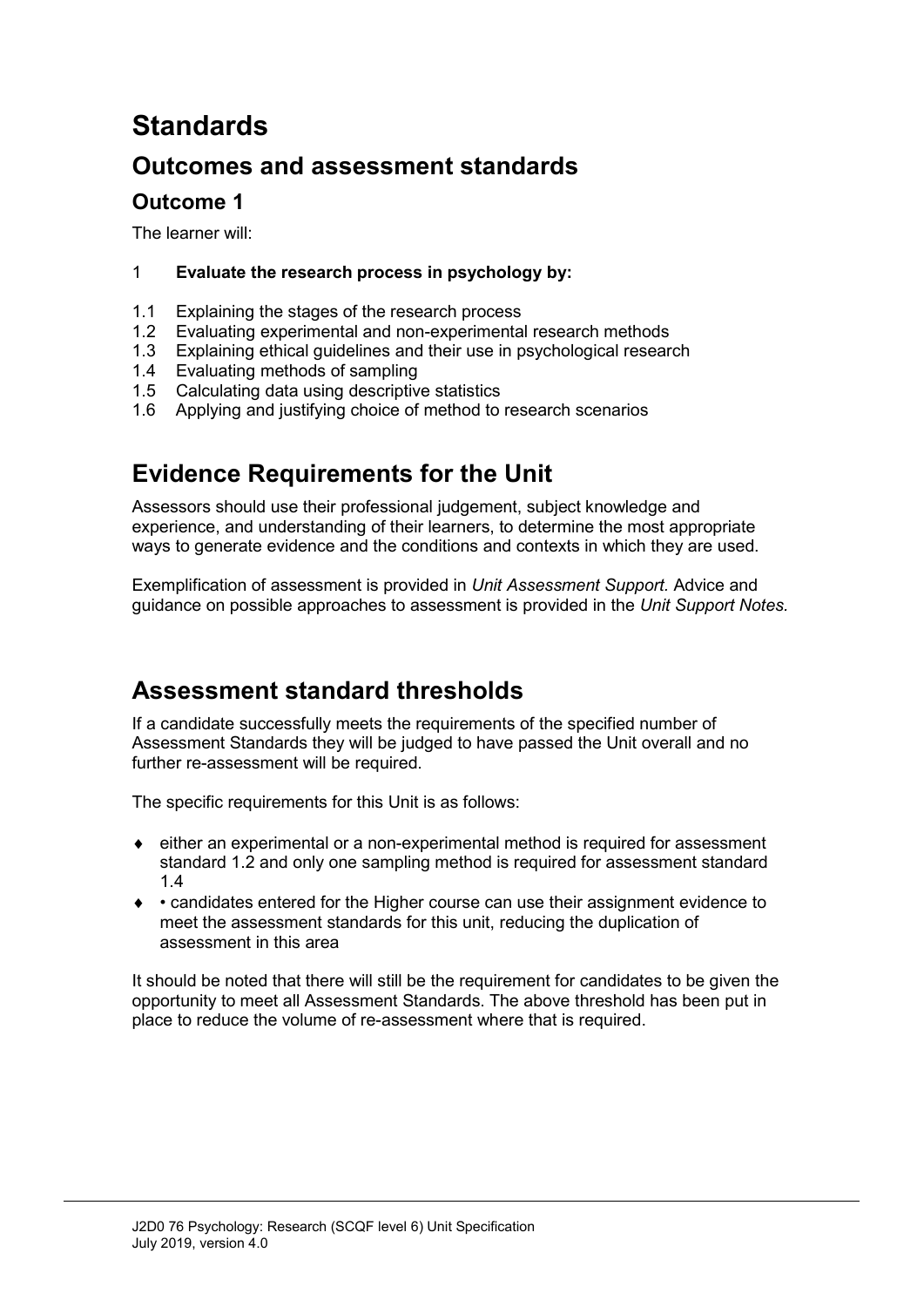## **Development of skills for learning, skills for life and skills for work**

It is expected that learners will develop broad, generic skills through this Unit. The skills that learners will be expected to improve on and develop through the Unit are based on SQA's Skills Framework: Skills for Learning, Skills for Life and Skills for Work and are drawn from the main skills areas listed below. These must be built into the Unit where there are appropriate opportunities.

#### **1 Literacy**

- 1.2 Writing
- **2 Numeracy**
- 2.3 Information handling
- **3 Health and wellbeing**
- 3.1 Personal learning
- **5 Thinking skills**
- 5.3 Applying
- 5.4 Analysing and evaluating

Amplification of these is given in SQA's *Skills Framework: Skills for Learning, Skills for Life and Skills for Work.* The level of these skills should be at the same SCQF level as the Unit and be consistent with the SCQF level descriptor. Further information on building in skills for learning, skills for life and skills for work is given in the *Unit Support Notes.*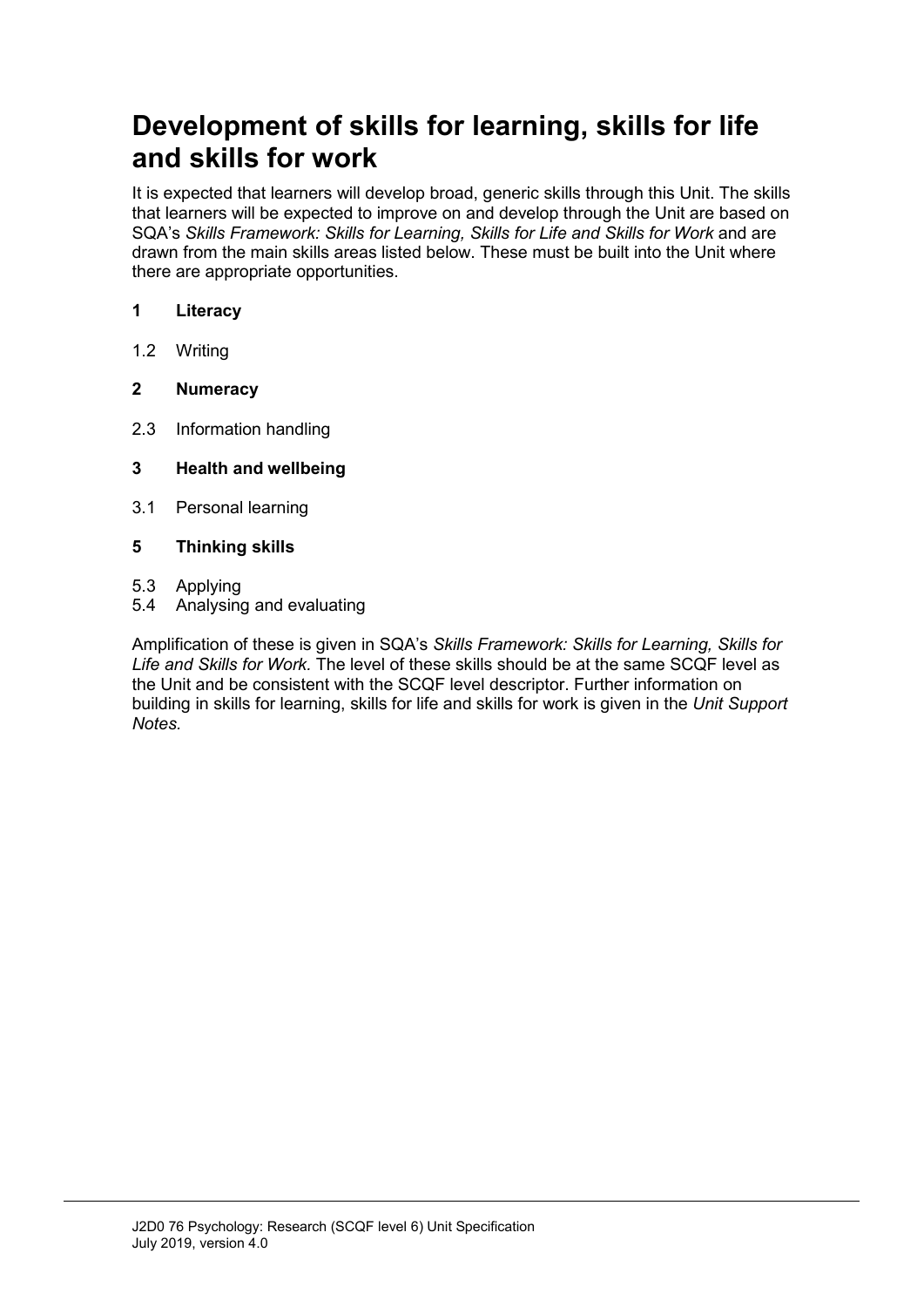# **Appendix: Unit support notes**

### **Introduction**

These support notes are not mandatory. They provide advice and guidance on approaches to delivering and assessing this Unit. They are intended for teachers and lecturers who are delivering this Unit. They should be read in conjunction with:

- ♦ the *Unit Specification*
- ♦ the *Unit Assessment Support packs*

## **Developing skills, knowledge and understanding**

Teachers and lecturers are free to select the skills, knowledge, understanding and contexts which are most appropriate for delivery in their centres.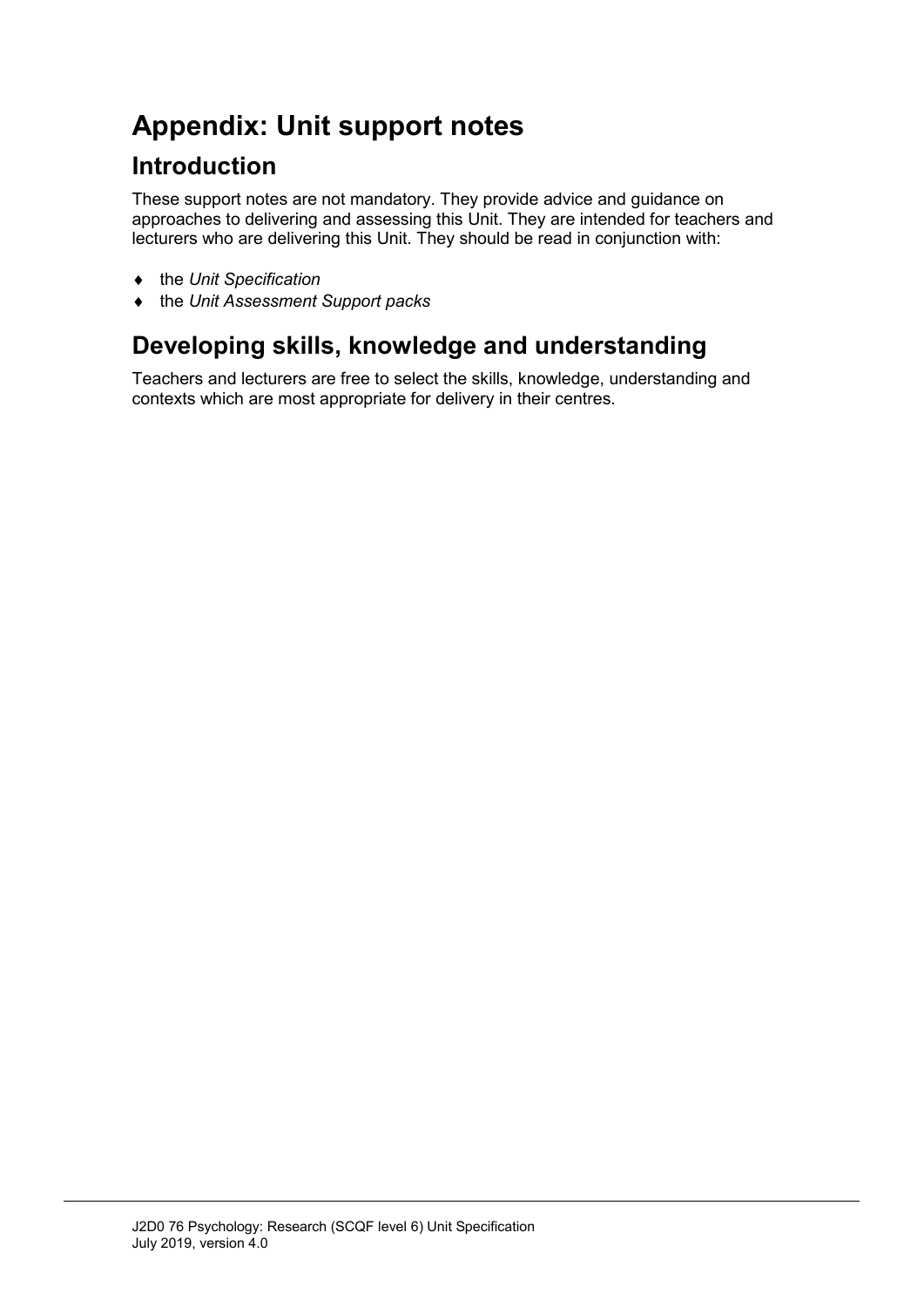# **Approaches to learning and teaching**

This Unit is designed to provide flexibility and choice for both the learner and delivering centre. Approaches to learning and teaching should enhance opportunities for all learners to achieve their full potential, whether working in a whole-class, small group or supported self-study situation.

It is good practice to use a variety of learning and teaching methods so that learners' interest and motivation are maintained and individual preferences for different learning styles are promoted. Throughout learning and teaching activities account should be taken of the prior knowledge that learners may have.

Tasks should be open to allow for personalisation and choice as well as enabling learners to work at a suitable pace with appropriate support.

Discussion groups or personal investigation and research are excellent ways of promoting some independence in learning. Learners have the opportunity to study individual behaviour topics in this Unit, with scope for personalisation in the choice of topics.

Teaching approaches should support Curriculum for Excellence's four capacities to enable each learner to develop as a successful learner, a confident individual, a responsible citizen and an effective contributor.

Learners will be expected to explain the stages of the research process used in psychology by covering the following points:



In order to evaluate experimental and non-experimental research methods, learners will be expected to explain what is meant by experimental methods, including independent, dependent and extraneous variables; validity and reliability; and to develop their knowledge and understanding about the need for the experimental research method if we want to show cause and effect. Laboratory experiments, field experiments and naturalistic experiments should be explained.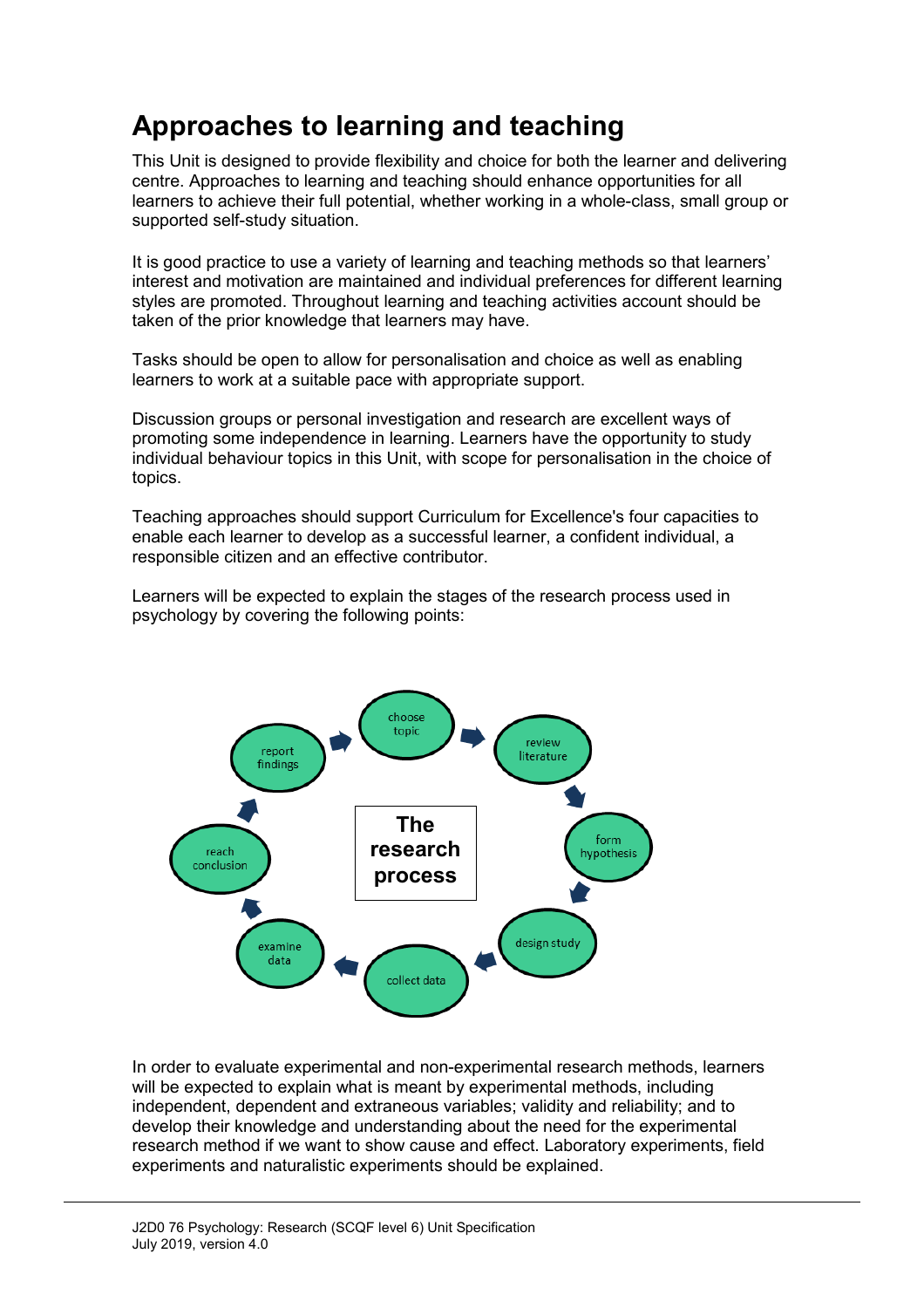Learners will also develop knowledge and understanding of non-experimental research methods including:

- ♦ questionnaires/surveys
- ♦ interviews
- ♦ observation
- ♦ case studies
- ♦ correlational studies

Learners could be encouraged to debate the strengths and weaknesses of the research methods to gain a deeper understanding of issues to consider in evaluation of methods.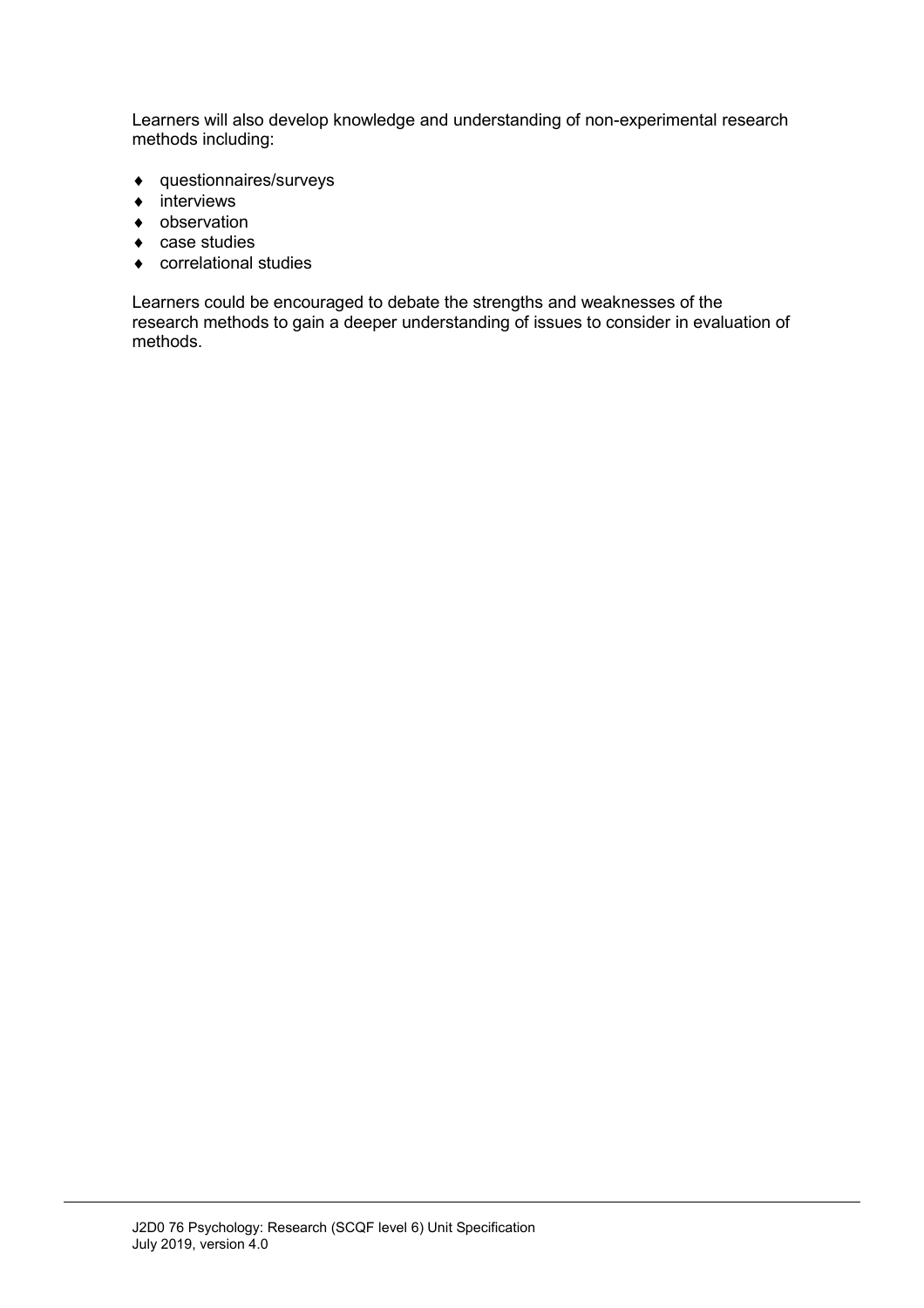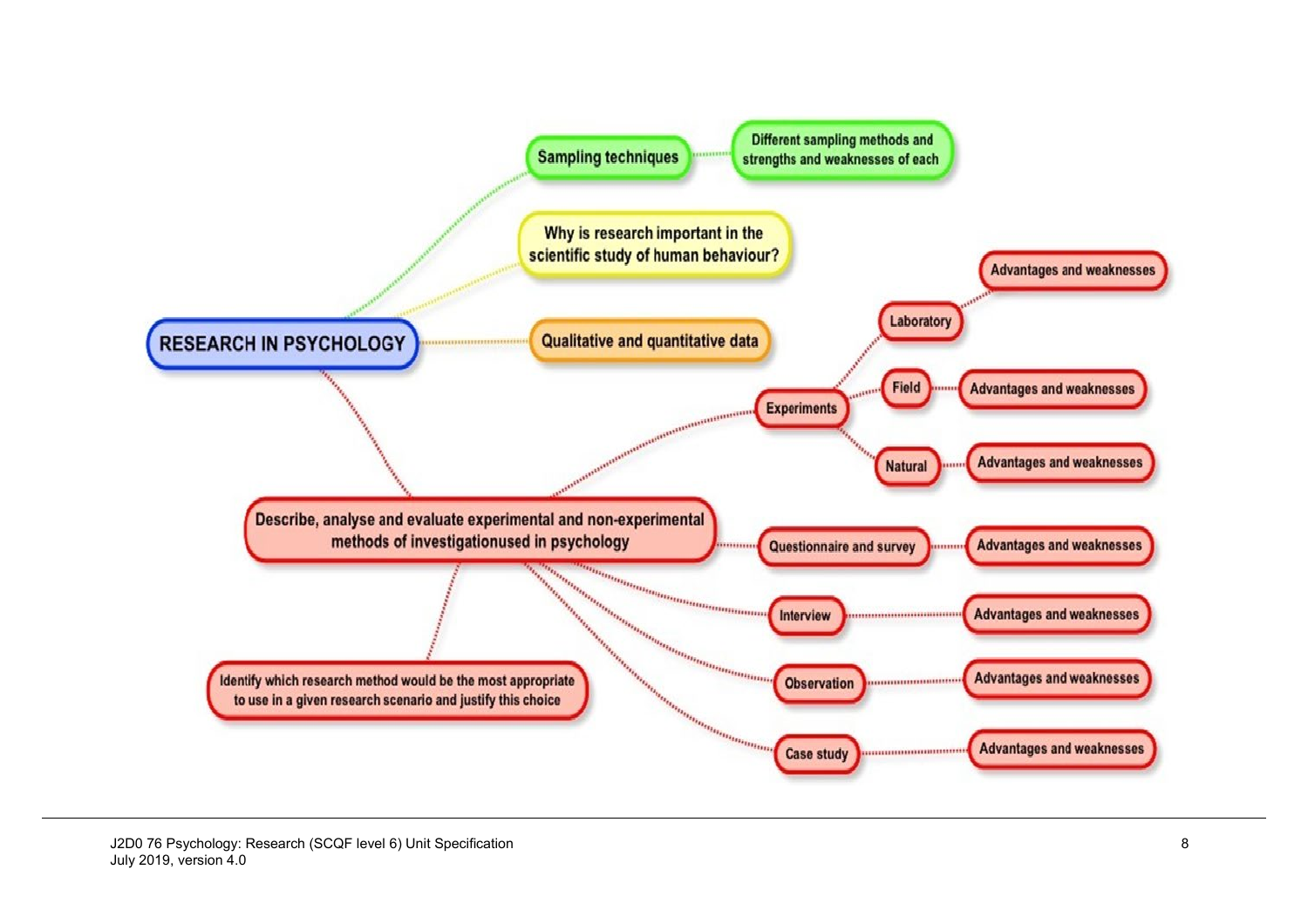#### **Ethics**

Ethical practice is essential in psychology. Some topics may be sensitive for individual candidates, based on stages of development or personal experiences, and discretion should be used. To this end, care should be taken in the delivery of material and sensitivity should be shown. Teachers should be alert to any signs of discomfort or distress. Such concerns are particularly relevant to delivery methods involving classroom research demonstrations.

Teachers should be familiar with current British Psychological Society ethical guidance.

Learners should be introduced to ethical guidelines and be able to discuss what makes a piece of research ethical or unethical, in terms of ethical guidelines. A focus on ethical practice in psychology is to be emphasised in this Unit.

#### **The research process**

Approaches to teaching and learning can include small-scale or class-based research activities. Learners may collaborate to develop ideas and consider ethical and methodological issues for research proposals. A small piece of research focused on a feature of social behaviour such as conformity or an aspect of individual behaviour such as memory may be carried out.

#### **Research methods: Sampling**

Learners could be encouraged to investigate how participants in research are obtained. Terms such as bias, target population and representativeness should be explained and discussed.

A group exercise could be used to allow learners to find out about sampling or by learners finding out about a method and reporting back to the class. Sampling methods that should be described and evaluated can include:

- ♦ opportunity sampling
- ♦ random sampling
- ♦ self-selection
- ♦ systematic sampling
- ♦ quota sampling
- ♦ stratified sampling

#### **Calculating and presenting data**

Learners should develop their knowledge and understanding of the use of descriptive statistics and demonstrate their ability to calculate mean, median, mode.

Teachers could present learners with simple number sets to practice calculations and follow with a discussion of the merits and disadvantages of the measures of central tendency. Learners should be aware of what is meant by the term 'range' and could be encouraged to perform standard deviations on the number sets to further encourage understanding of data.

As a way of consolidating the knowledge and understanding of the research process, learners could be given a variety of research scenarios and, working either in groups, in pairs, or individually, could design a research study using appropriate method, sampling and data collection and justifying their choices.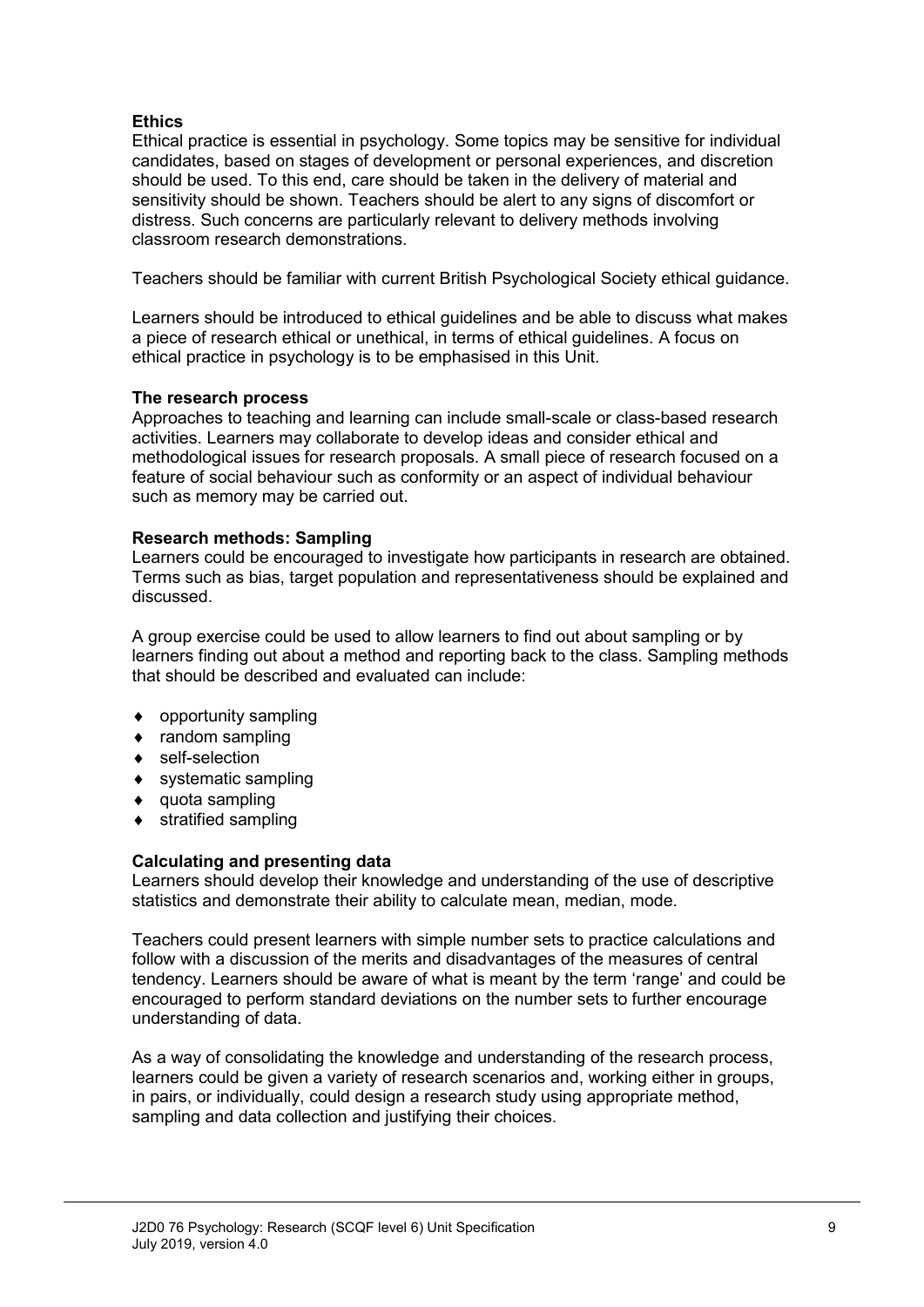Learners could be presented with research scenarios and discuss ethical issues that may arise in the research scenarios. Learners could present their findings in a variety of ways: presentation, essay, academic poster. Such activities can enable learners to self-assess, peer assess and get feedback from teachers/lecturers on their progress.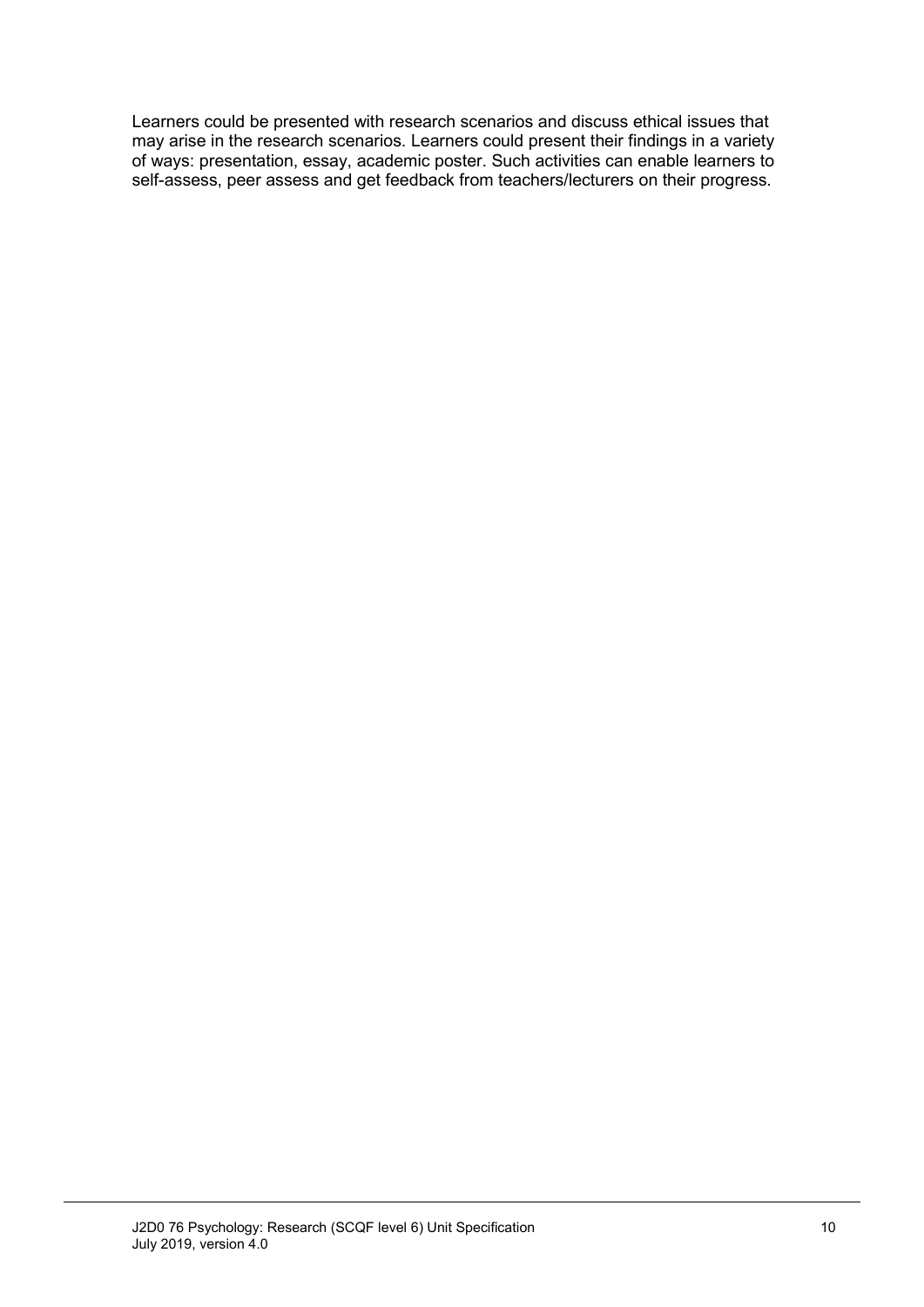### **Approaches to assessment**

There are a number of ways in which evidence for Unit assessment could be generated. **This Unit has one Outcome with a set of coherent Assessment Standards designed to promote holistic assessment.**

Evidence may be gathered in a variety of forms that best suit the needs of the learner and individual centres. Ideas for generating assessment evidence are recorded/ oral responses; academic posters, individual or group presentations, information leaflets; traditional question papers or a portfolio of evidence.

Learning opportunities should enable learners to work on planning and conducting research collaboratively, but for Unit assessment learners should work independently.

#### **Example**

Learners could create a portfolio of evidence which includes:

- ♦ An explanation of the stages of the research process.
- ♦ An evaluation of experimental and non-experimental research methods.
- ♦ An explanation of ethical guidelines and their use in psychological research.
- ♦ An evaluation of methods of sampling.
- ♦ Calculations of sets of descriptive statistics.
- ♦ The application and justification of choice of, research methods to research scenarios.

Alternative assessment approaches include:

 $\bullet$  open-book tests, eg providing a stimulus piece with associated questions

Evidence could be able to be generated and held in a variety of formats that best suits the needs of the learner and centre. Assessors must choose an assessment format which takes into account the needs of all learners and implement the assessment at an appropriate stage in the Unit.

#### **Authenticity**

When the teacher/lecturer does not have this *direct evidence*, he/she will need to take steps to confirm that the learner's evidence was genuinely produced by them. There are a number of techniques and strategies for ensuring that learners present work which is their own. For more guidance, please refer to SQA's *[Guide to](http://www.sqa.org.uk/sqa/files_ccc/25GuideToAssessment.pdf)  [Assessment.](http://www.sqa.org.uk/sqa/files_ccc/25GuideToAssessment.pdf)* 

Guidance on assessment and re-assessment is available in SQA's Guide to Assessment available on SQA's website.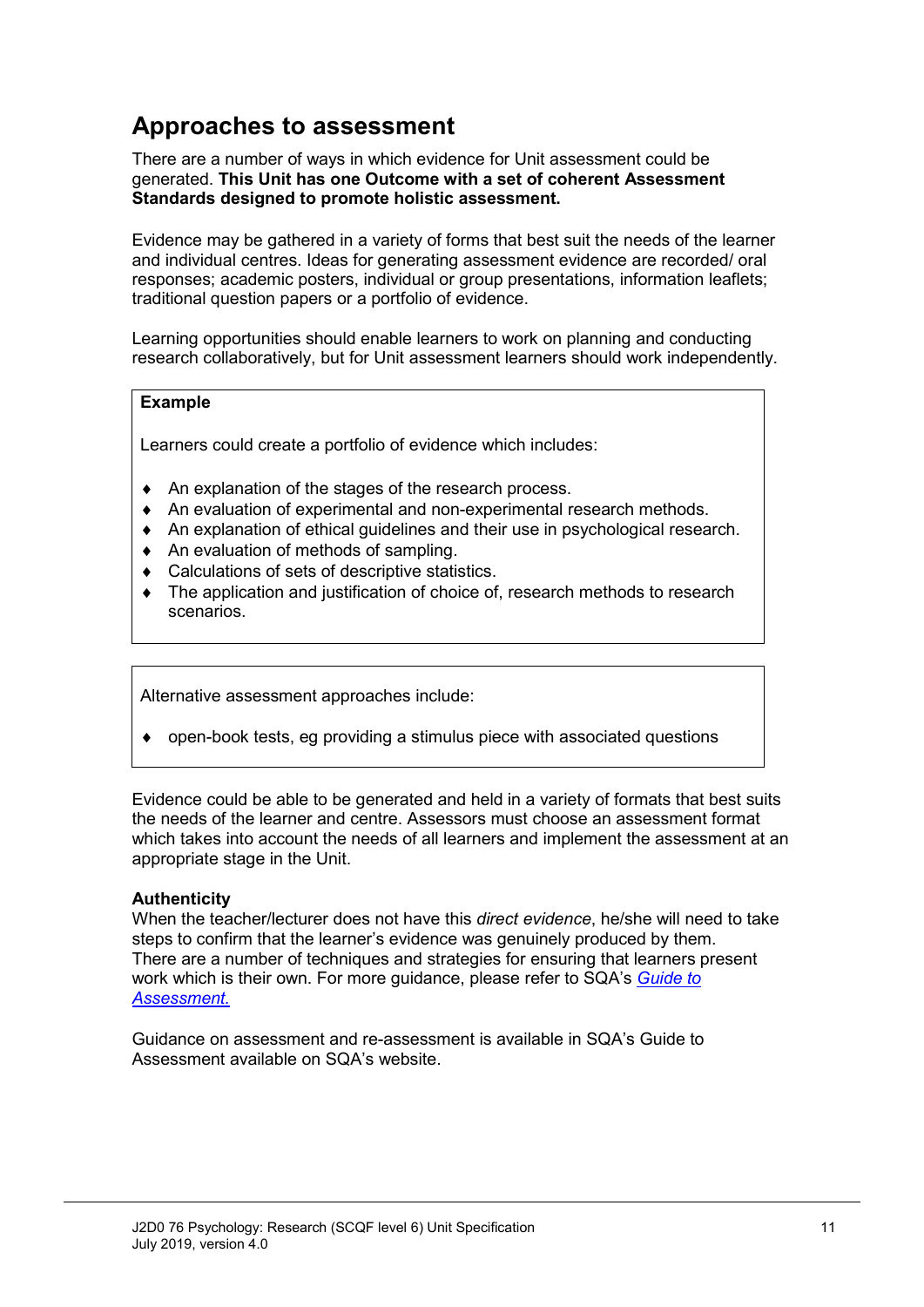# **Combining assessment within Units**

Assessment could be combined in this Unit by holistically assessing all the Outcomes of the Unit in a single assessment. When assessment within the Unit is holistic, teachers and lecturers should take particular care to track the evidence for each individual Outcome.